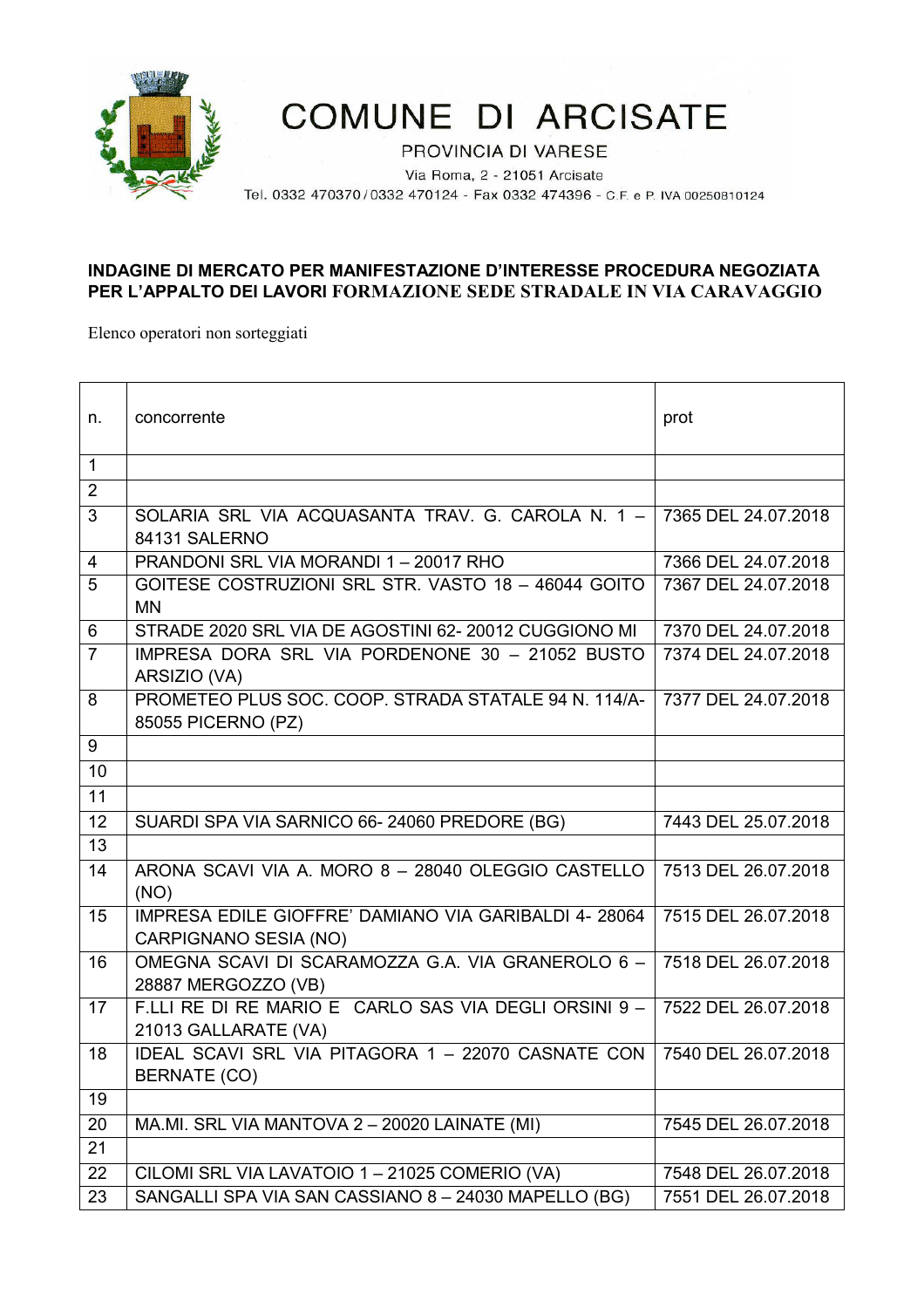|                 | CONSORZIO CON.CO.S. VIA DELL'INDUSTRIA 44- 47822                 | 7556 DEL 26.07.2018 |
|-----------------|------------------------------------------------------------------|---------------------|
|                 | SANTARCANGELO DI ROMAGNA (RN)                                    |                     |
| 25              | CARTOCCI STRADE SRL VIA FIRENZE 35 - 22079 VILLA                 | 7559 DEL 26.07.2018 |
|                 | <b>GUARDIA (CO)</b>                                              |                     |
| 26              | GAEMA COSTRUZIONI SRL VIA F.LLI SOMMARIVA 3 - 26818              | 7589 DEL 27.07.2018 |
|                 | VILLANOVA DEL SILLARO (LO)                                       |                     |
| 27              | BERGAMELLI SRL VIA PERTINI 13 - 24021 ALBINO (BG)                | 7596 DEL 27.07.2018 |
| 28              | C.T.M. SCAVI DI CANALE MASSIMO & C. SNC<br><b>VIA</b>            | 7599 DEL 27.07.2018 |
|                 | BELVEDERE 14 - 21020 GALIATE LOMBARDO (VA)                       |                     |
| 29              | FAVINI COSTRUZIONI SRL VIA BOSE 1 BIS-25129 BRESCIA              | 7601 DEL 27.07.2018 |
| 30              | OMNIA COSTRUZIONI SRL VIA ALIGHIERI 491 - 21040                  | 7603 DEL 27.07.2018 |
|                 | CISLAGO (VA)                                                     |                     |
| 31              | AIROLDI SRL VIA POLO 10 - 21052 BUSTO ARSIZIO (VA)               | 7606 DEL 27.07.2018 |
| 32              | VI.COS VIGEVANO COSTRUZIONI SRL VIA VECCHIA DI                   | 7612 DEL 27.07.2018 |
|                 | GAMBOLO' 13/B - 27029 VIGEVANO (PV)                              |                     |
| 33              | D6B COSTRUZIONI SRL VIALE DELLE PREALPI 3 - 20095                | 7615 DEL 27.07.2018 |
|                 | <b>CUSANO MILANINO (MI)</b>                                      |                     |
| 34              | PIVETTA SFALTI SRL VIA MULINO DELLA PREA 11 - 21036              | 7616 DEL 27.07.2018 |
|                 | <b>GEMONIO (VA)</b>                                              |                     |
| 35              | IMPRESA PRINI SRL VIA IV NOVEMBRE 17 -<br>28832                  | 7617 DEL 27.07.2018 |
|                 | <b>BELGIRATE (VB)</b>                                            |                     |
| 36              | VARESE PORFIDI SRL VIA LUNGOLAGO DELLA SCHIRANNA                 | 7618 DEL 27.07.2018 |
|                 | 15-21100 VARESE                                                  |                     |
| 37              | COGES SRL VIA PONCHIELLI 10 - 20882 BELLUSCO (MB)                | 7620 DEL 27.07.2018 |
| 38              | ICA STRADE SRL VIA CARLO ALBERTO 11 - 20900 MONZA                | 7621 DEL 27.07.2018 |
|                 | (MB)                                                             |                     |
| 39              | COSTRUZIONI INNOVATIVE SRL VIA SAN LUCA 106 - 31038              | 7623 DEL 27.07.2018 |
|                 |                                                                  |                     |
|                 | PAESE (TV)                                                       |                     |
| 40              | ORIZZONTE VERDE SRL VIA GARIBALDI 16 - 20014                     | 7624 DEL 27.07.2018 |
|                 | NERVIANO (MI)                                                    |                     |
| $\overline{41}$ |                                                                  |                     |
| 42              | EDILCERESIO SAS DI PLEBANI FRANCO & C. VIA MOLINO DI             | 7644 DEL 30.07.2018 |
|                 | MEZZO 24 - 21050 PORTO CERESIO (VA)                              |                     |
| 43              | STUCCHI & C. SRL VIA GRAMSCI 28 - 20813 BOVISIO                  | 7648 DEL 30.07.2018 |
|                 | MASCIAGO (MB)                                                    |                     |
| 44              |                                                                  |                     |
| 45              |                                                                  |                     |
| 46              |                                                                  |                     |
| 47              | IMPRESA CAVE DI CORCONIO SRL S.P. VACCIAGO - S.R. 229            | 7656 DEL 30.07.2018 |
|                 | $-28016$ ORTA SAN GIULIO (NO)                                    |                     |
| 48              | IMPRESA ING. ANGELO BIANCHI SAS VIA BONIFACIO FESTAZ             | 7658 DEL 30.07.2018 |
|                 | 10-11100 AOSTA                                                   |                     |
| 49              | VALCERESIO COSTRUZIONI SRL VIA RENE' VANETTI 64 -                | 7667 DEL 30.07.2018 |
|                 | <b>21100 VARESE</b>                                              |                     |
| 50              | BETONCABLO SPA VIALE DELL'INDUSTRIA 25 - 21052 BUSTO             | 7675 DEL 30.07.2018 |
|                 | ARSIZIO (VA)                                                     |                     |
| 51              | CASALUCCI SRL VIA PROCESSIONE 48 - 21019 SOMMA                   | 7678 DEL 30.07.2018 |
|                 | LOMBARDO (VA)                                                    |                     |
| 52              | RONZONI SRL VIA CACCIATORI DELLE ALPI 109 - 20822<br>SEVESO (MB) | 7680 DEL 30.07.2018 |